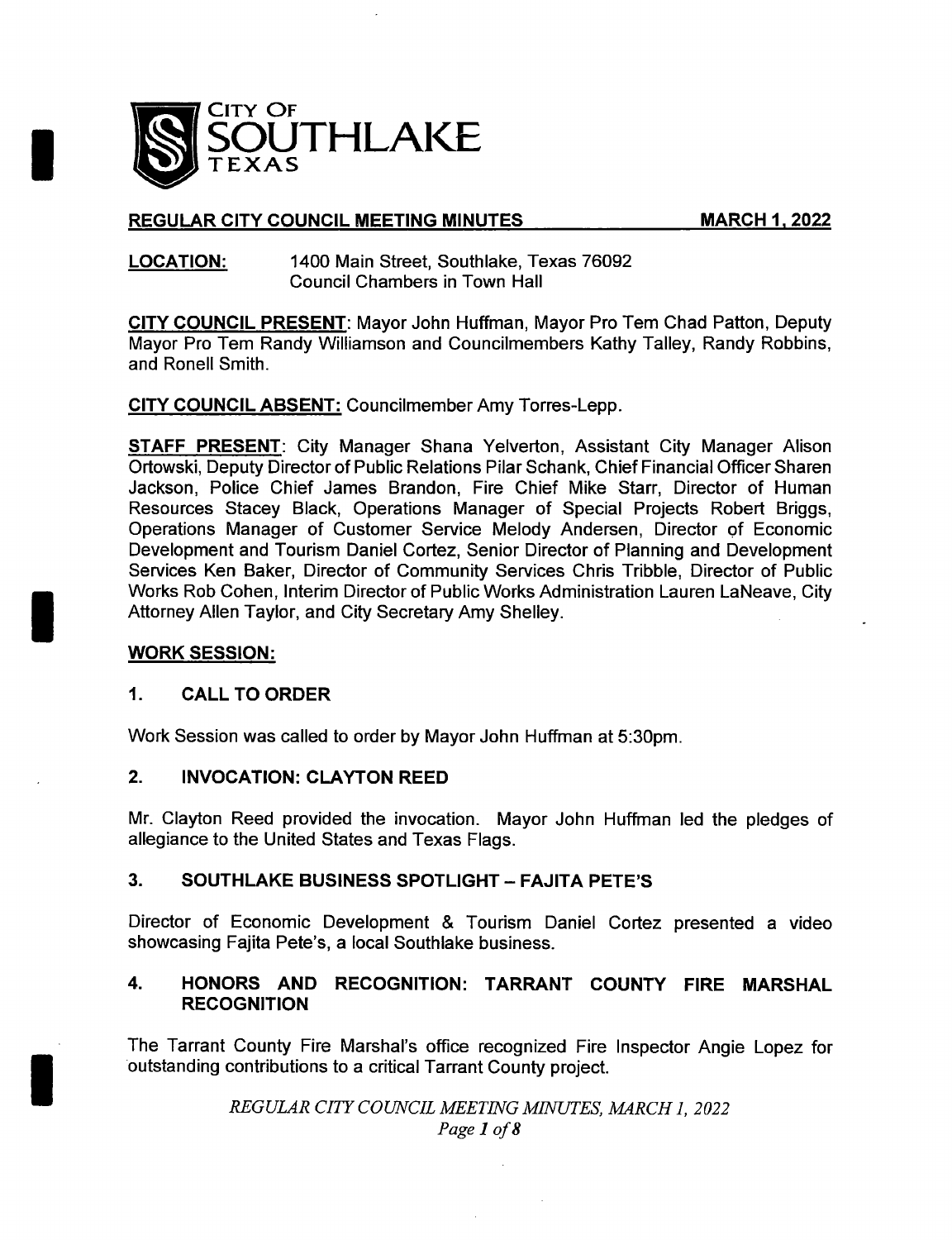# 5. HONORS AND RECOGNITION: TEXAS HISTORICAL COMMISSION AWARD OF EXCELLENCE IN PRESERVING HISTORY

The Southlake Historical Society was recognized for receiving the prestigious Award of Excellence in Preserving History for its exhibit " Bob and Almeady Chisum Jones: A True Story of Resilience, Courage, and Success.

# 6. DISCUSS ALL ITEMS ON TONIGHT'S AGENDA. NO ACTION WILL BE TAKEN AND EACH ITEM WILL BE CONSIDERED DURING THE REGULAR SESSION.

Mayor Huffman reviewed the items on the consent agenda.

Councilmember Amy Torres- Lepp arrived during Executive Session.

# REGULAR SESSION: Immediately following the work session

# 1. CALL TO ORDER

Regular Session was called to order by Mayor Huffman at 5:52pm.

# 2A. EXECUTIVE SESSION

Mayor Huffman announced the City Council would go into Executive Session pursuant to the Open Meetings Act, Chapter 551, Texas Government Code, Section 551. 071 consultation with city attorney and Section 551. 072 deliberation regarding real property. City Council adjourned for Executive Session at 5: 52pm. Executive Session began at 6: 06pm and concluded at 7: 00pm.

## 2B. RECONVENE

Mayor Huffman reconvened the meeting at 7:16pm.

## 3. REPORTS:

## 3A. MAYOR'S REPORT

# 3B. CITY MANAGER'S REPORT

# 3B1. SPRING BREAK RECREATION/LIBRARY PROGRAMS

Deputy Director of Community Services David Miller provided an overview of Spring Break Recreation/Library programs.

CONSENT AGENDA: All items listed below are considered to be routine by the City Council and will be enacted with one motion. There will be no separate discussion of items unless a Councilmember or citizen so requests, in which event the item will be removed from the general order of business and considered in its normal sequence.

> REGULAR CITY COUNCIL MEETING MINUTES, MARCH 1, 2022 Page <sup>2</sup> of <sup>8</sup>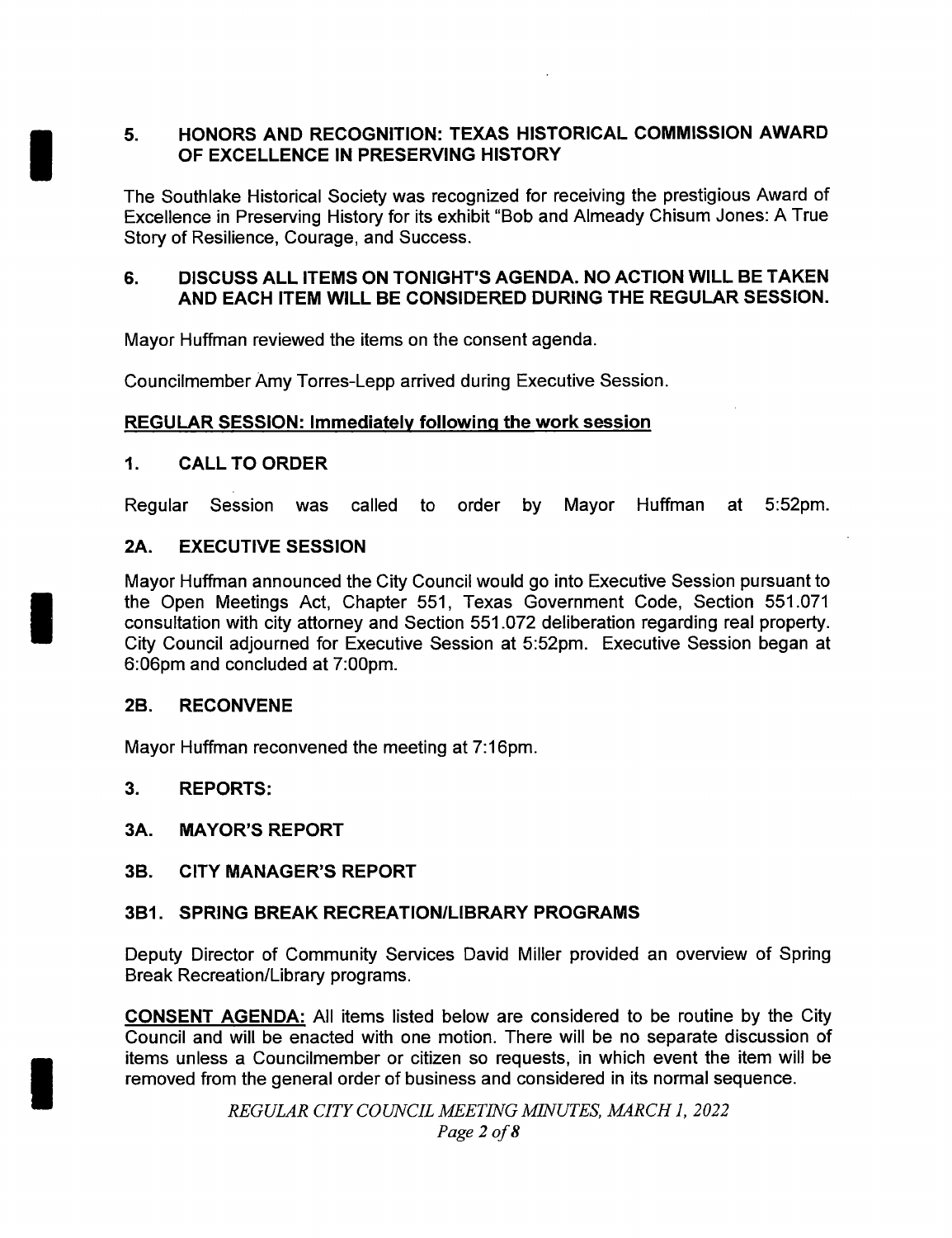- 4. CONSENT:
- 4A. APPROVE MINUTES FROM THE FEBRUARY 15, 2022, REGULAR CITY COUNCIL MEETING.
- 4B. APPROVE MINUTES FROM THE FEBRUARY 15, 2022, CITY COUNCIL WINTER WORKSHOP.
- 4C. ZA22- 0007, PLAT REVISION FOR LOTS 3R1 AND 4, BLOCK 16, SOUTHLAKE TOWN SQUARE PH. IV, BEING A REVISION OF LOT 3R, BLOCK 16, SOUTHLAKE TOWN SQUARE PH. IV, AN ADDITION TO THE CITY OF SOUTHLAKE, TARRANT COUNTY, TEXAS, AND LOCATED. AT 601 STATE ST., SOUTHLAKE, TEXAS. CURRENT ZONING: " DT" DOWNTOWN DISTRICT. SPIN NEIGHBORHOOD #8.
- 4D. VARIANCE TO THE SUBDIVISION ORDINANCE NO. 483, AS AMENDED, SECTION 4.011 - EXPIRATION OF PLATS, IN ORDER TO EXTEND THE VALIDITY OF THE PLAT SHOWING FOR LOTS 25 AND 26, O. W. KNIGHT NO. 899 ADDITION ON PROPERTY DESCRIBED AS TRACT 6C, OBEDIAH W. KNIGHT SURVEY, ABSTRACT NO. 899, SOUTHLAKE, TARRANT COUNTY, TEXAS AND TRACT 1A5B, J.W. HALE SURVEY, ABSTRACT NO. 803, SOUTHLAKE, TARRANT COUNTY, TEXAS, AND LOCATED AT 1000 BREEZE WAY, SOUTHLAKE, TEXAS. CURRENT ZONING: "SF-20A" SINGLE FAMILY RESIDENTIAL DISTRICT. SPIN NEIGHBORHOOD #9.
- 4E. APPROVE A LICENSE AGREEMENT WITH THE DALLAS FORT WORTH DFW) INTERNATIONAL AIRPORT TO ALLOW THE INSTALLATION OF NOISE MONITORING EQUIPMENT AND FENCING ON CITY OWNED PROPERTY LOCATED AT 100 E. DOVE ROAD ( SOUTHLAKE FIRE STATION 3— NORTH PARK VICINITY).
- 4F. APPROVE SUPPLEMENT AGREEMENT NO. 1 WITH KIMLEY- HORN AND ASSOCIATES, INC. TO PROVIDE ADDITIONAL ENGINEERING SERVICES ASSOCIATED WITH THE RELOCATION AND ACCOMMODATION OF EXISTING THE SANITARY SEWER FACILITIES FOR THE SH 114 FRONTAGE ROAD AND RAMP IMPROVEMENTS PROJECT IN AN AMOUNT NOT TO **EXCEED \$70,000.**
- 4G. APPROVE RESOLUTION NO. 22- 006, AUTHORIZING THE CITY MANAGER TO EXECUTE GLOBAL OPIOID SETTLEMENT DOCUMENTS.
- 4H. APPROVE RESOLUTION NO. 22-007, TERMINATION OF THE PUBLIC HEALTH EMERGENCY, RELATED TO COVID-19, DISASTER DECLARATION SIGNED ON MARCH 18, 2020.
- 41. APPROVE RESOLUTION NO. 22-008, CERTIFYING UNOPPOSED CANDIDATES FOR THE MAY 7, 2022, GENERAL ELECTION. REGULAR CITY COUNCIL MEETING MINUTES, MARCH 1, 2022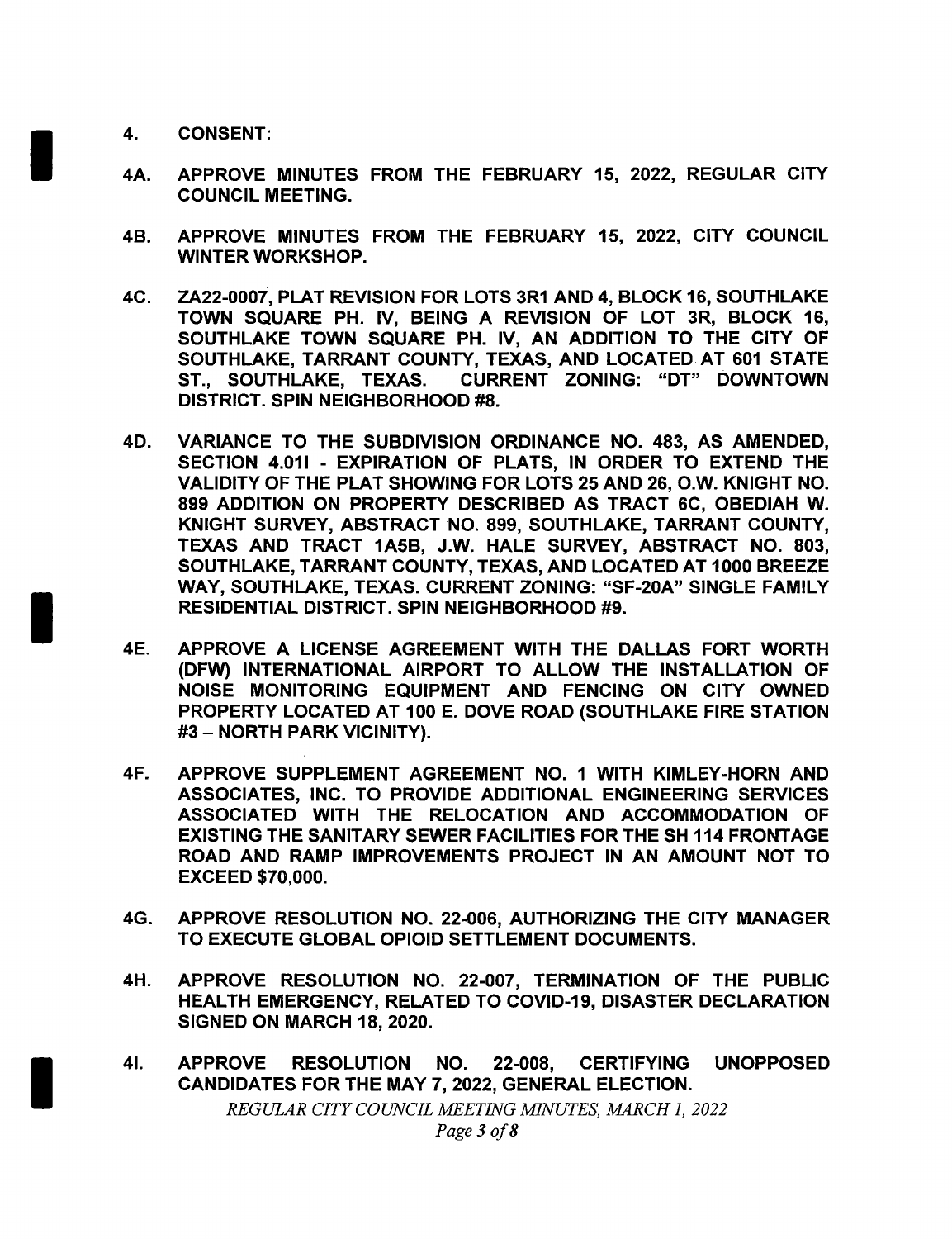# 4J. APPROVE RESOLUTION NO. 22-009, CANCELLING THE MAY 7, 2022, GENERAL ELECTION.

# APPROVED

Motion was made to approve the Consent Agenda Items 4A-4J, as written, including moving the following items from the Regular Agenda to the Consent Agenda: Items 9A-9D, with the recommendations as outlined by the Sign Board.

Motion: Patton Second: Williamson Ayes: Talley, Robbins, Patton, Huffman, Smith, Torres-Lepp, Williamson<br>Navs: None Nays: Approved: 7-0

### REGULAR AGENDA:

## 5. PUBLIC FORUM

Mayor Huffman opened the public forum at 7: 30pm.

Bailey McCogner, 428 Presideo Ln., and Tyler Ninjablevins, 129 Manchester Ct., spoke about adding an extra hour to the day.

There being no one else wishing to speak, Mayor Huffman closed the public forum at 7: 32pm.

- 6. ORDINANCES, SECOND READINGS, PUBLIC HEARINGS, AND RELATED ITEMS:
- 6A. RESOLUTION NO. 22-005, (ZA22-0004), SPECIFIC USE PERMIT FOR A MASS GATHERING FOR RUN4ELISE ON PROPERTY BEING DESCRIBED AS LOT 1, BLOCK 1, GATEWAY CHURCH— 114 CAMPUS, AN ADDITION TO THE CITY OF SOUTHLAKE, TARRANT COUNTY, TEXAS, AND LOCATED AT 700 BLESSED WAY, SOUTHLAKE, TEXAS, CURRENT ZONING: NR-PUD, NON-RESIDENTIAL PLANNED UNIT DEVELOPMENT DISTRICT. SPIN NEIGHBORHOOD #4. PUBLIC HEARING

## APPROVED

Senior Director of Planning and Development Services Ken Baker presented Item 6A and answered questions from Council.

Mayor Huffman opened the public hearing at 7: 40pm.

There being no one wishing to speak, Mayor Huffman closed the public hearing at 7: 40pm.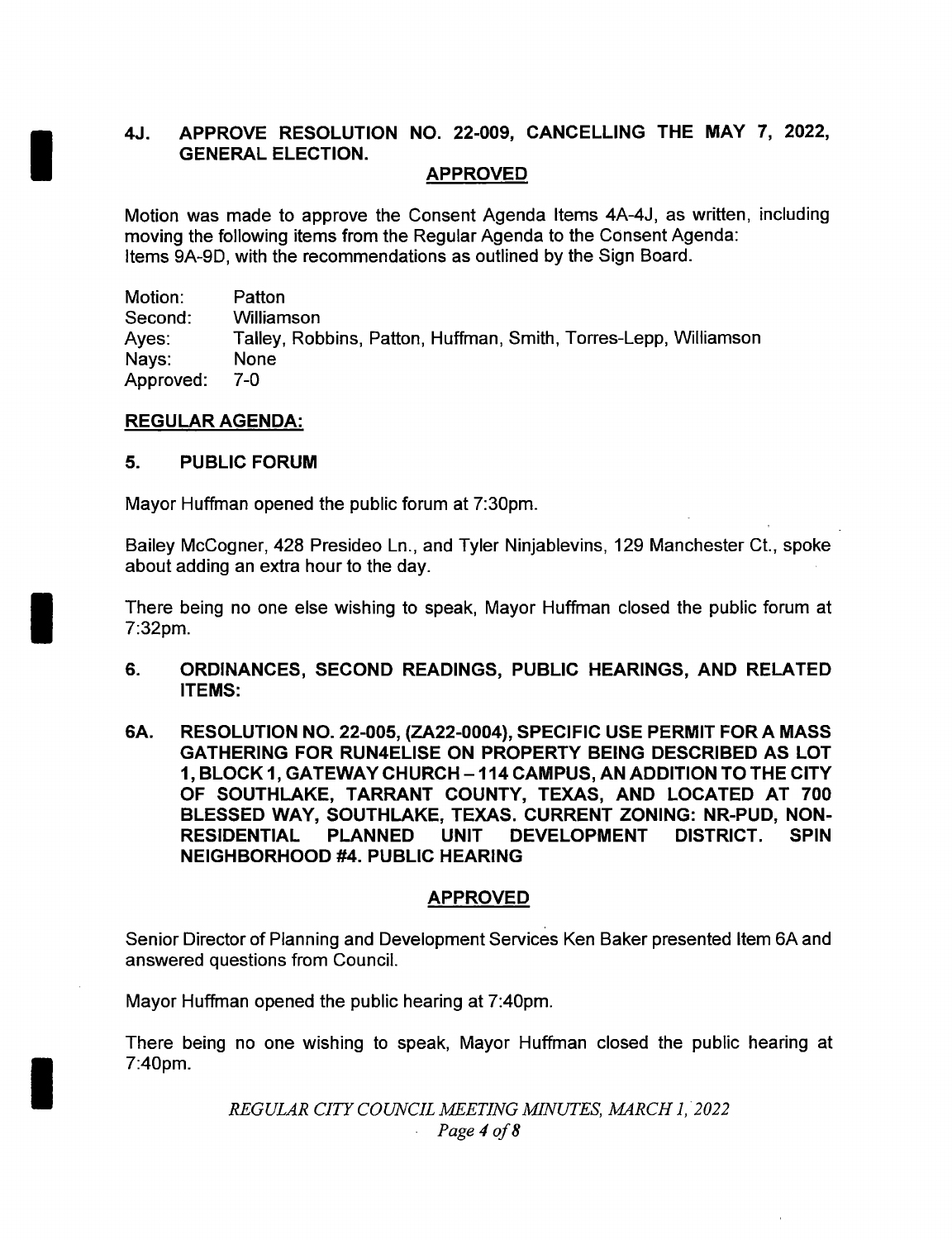Motion was made to approve Item 6A, Resolution No. 22-005, (ZA22-0004), Specific Use Permit for a Mass Gathering for Run4Elise on property being described as Lot 1, Block 1, Gateway Church — 114 Campus, an addition to the City of Southlake, Tarrant County, Texas, and located at 700 Blessed Way, Southlake, Texas. Current Zoning: NR-PUD, Non- Residential Planned Unit Development District, subject to Staff Report dated February 22, 2022, and noting the following:

Approving the Specific Use Permit application for a period of 10 years.

| Motion:   | Patton                                                           |
|-----------|------------------------------------------------------------------|
| Second:   | Williamson                                                       |
| Ayes:     | Talley, Robbins, Patton, Huffman, Smith, Torres-Lepp, Williamson |
| Nays:     | <b>None</b>                                                      |
| Approved: | 7-0.                                                             |

In accordance with Section 4.21 of the City Charter, the caption for this item is listed as follows:

### RESOLUTION NO. 22-005

A RESOLUTION OF THE CITY COUNCIL OF THE CITY OF SOUTHLAKE, TEXAS, GRANTING A SPECIFIC USE PERMIT FOR A MASS GATHERING FOR RUN4ELISE 5K / 1 MILE EVENT LOCATED AT 700 BLESSED WAY ON PROPERTY DESCRIBED AS LOT 1, BLOCK 1, GATEWAY CHURCH — 114 CAMPUS, MORE FULLY AND COMPLETELY DESCRIBED IN EXHIBIT "A", AND AS DEPICTED ON THE APPROVED SITE PLAN ATTACHED HERETO AND INCORPORATED HEREIN AS EXHIBIT "B" AND PROVIDING AN EFFECTIVE DATE.

6B. ZA22- 0008, DEVELOPMENT PLAN AND SITE PLAN FOR VERIZON EXPANSION ON PROPERTY DESCRIBED AS TRACTS 1C1A, 1C1B, 1C2 AND 1F, JAMES B. MARTIN SURVEY, ABSTRACT NO. 1134, CITY OF SOUTHLAKE, TARRANT COUNTY, TEXAS, AND LOCATED AT 747 W. S. H. 114, SOUTHLAKE, TEXAS. CURRENT ZONING: "NR-PUD", NON-RESIDENTIAL PLANNED UNIT DEVELOPMENT DISTRICT. SPIN NEIGHBORHOOD #1. PUBLIC HEARING

### APPROVED

Senior Director of Planning and Development Services Ken Baker presented Item 6B and answered questions from Council.

Mayor Huffman opened the public hearing at 7:44pm.

There being no one wishing to speak, Mayor Huffman closed the public hearing at 7:44pm.

Motion was made to approve Item 6B, ZA22- 0008, Development Plan and Site Plan for Verizon expansion on property described as Tracts 1C1A, 1C1B, 1C2 and 1F, James B. Martin Survey, Abstract No. 1134, City of Southlake, Tarrant County, Texas, and located at 747 W. S.H. 114, Southlake, Texas. Current Zoning: "NR-PUD", Non-Residential Planned Unit Development District, subject to Staff Report dated February 22, 2022 and

REGULAR CITY COUNCIL MEETING MINUTES, MARCH 1, 2022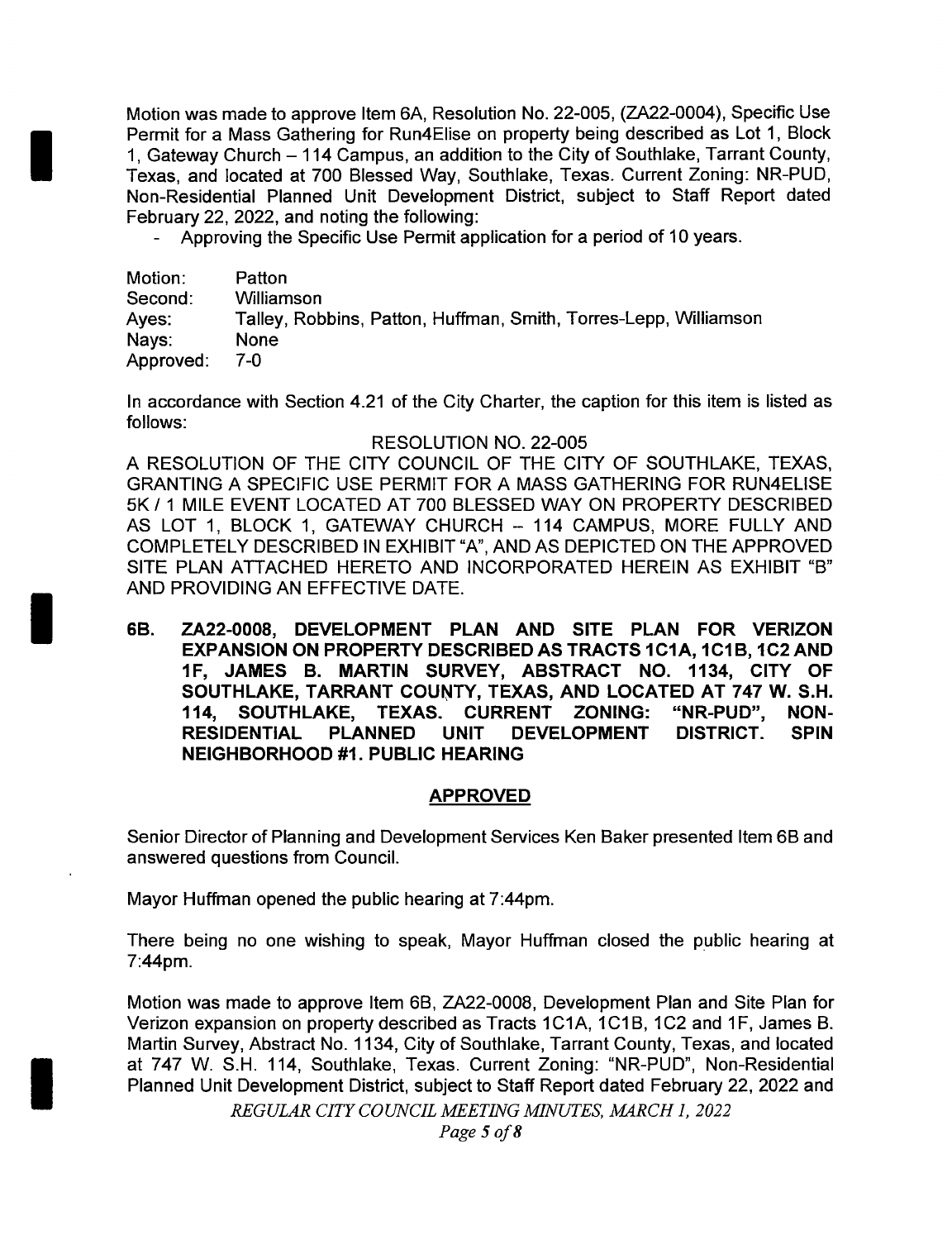Development Site/Plan Review Summary No. 2, dated February 22, 2022, and noting the following:

- Bufferyard Plantings and Irrigation on the west, north and east bufferyards to allow preservation of natural vegetation and trees.
- 8' Multi-use trail along the west (State Highway 114) and the north (flood plan/channel). - Noting that a multiuse trail along the new SH 114 will be constructed.
- Allow Tri-County electric switch box adjacent to Kirkwood Boulevard with a fence and screening of the box with planting of evergreen trees similar to the exhibits provided. Trees shall be planted in a manner that ensures screening of the electric switch box at the time of permit issuance (day 1). Screening will be maintained in perpetuity.
- Allow articulation on the buildings as shown on the architectural elevations.
- Corridor Overlay Masonry Standards allowing masonry with concrete tilt wall as shown. Exterior elevations comply with the Masonry Ordinance No. 557, as amended.
- Tree Preservation Ordinance requires a minimum of 40% preservation of existing tree cover. Applicant proposes preservation of approximately 38 % of existing tree cover. Noting that the applicant proposes mitigation plantings of a minimum of 120 additional canopy trees and 24 additional accent trees.
- Noting any outdoor storage, MEP equipment or generators located in the equipment storage yard or on the roof of the buildings will be screened from the SH 114 and Kirkwood Blvd roadway corridors.

| Motion:   | Patton                                                           |
|-----------|------------------------------------------------------------------|
| Second:   | Williamson                                                       |
| Ayes:     | Talley, Robbins, Patton, Huffman, Smith, Torres-Lepp, Williamson |
| Nays:     | None                                                             |
| Approved: | 7-0                                                              |

6C. ZA22- 0009, SITE PLAN FOR LAKESIDE PRESBYTERIAN ON PROPERTY DESCRIBED AS LOT 13R1, J. G. ALLEN NO. 18 ADDITION, AN ADDITION TO THE CITY OF SOUTHLAKE, TARRANT COUNTY, TEXAS, AND LOCATED AT 2701 W. SOUTHLAKE BLVD., SOUTHLAKE, TEXAS. CURRENT ZONING: "CS" COMMUNITY SERVICE DISTRICT. SPIN NEIGHBORHOOD #11. PUBLIC HEARING

### APPROVED

Senior Director of Planning and Development Services Ken Baker presented Item 6C and answered questions from Council.

Mayor Huffman opened the public hearing at 7:50pm.

There being no one wishing to speak, Mayor Huffman closed the public hearing at 7: 50pm.

Motion was made to approve Item 6C, ZA22- 0009, Site Plan for Lakeside Presbyterian on property described as Lot 13R1, J. G. Allen No. 18 Addition, an addition to the City of

REGULAR CITY COUNCIL MEETING MINUTES, MARCH 1, 2022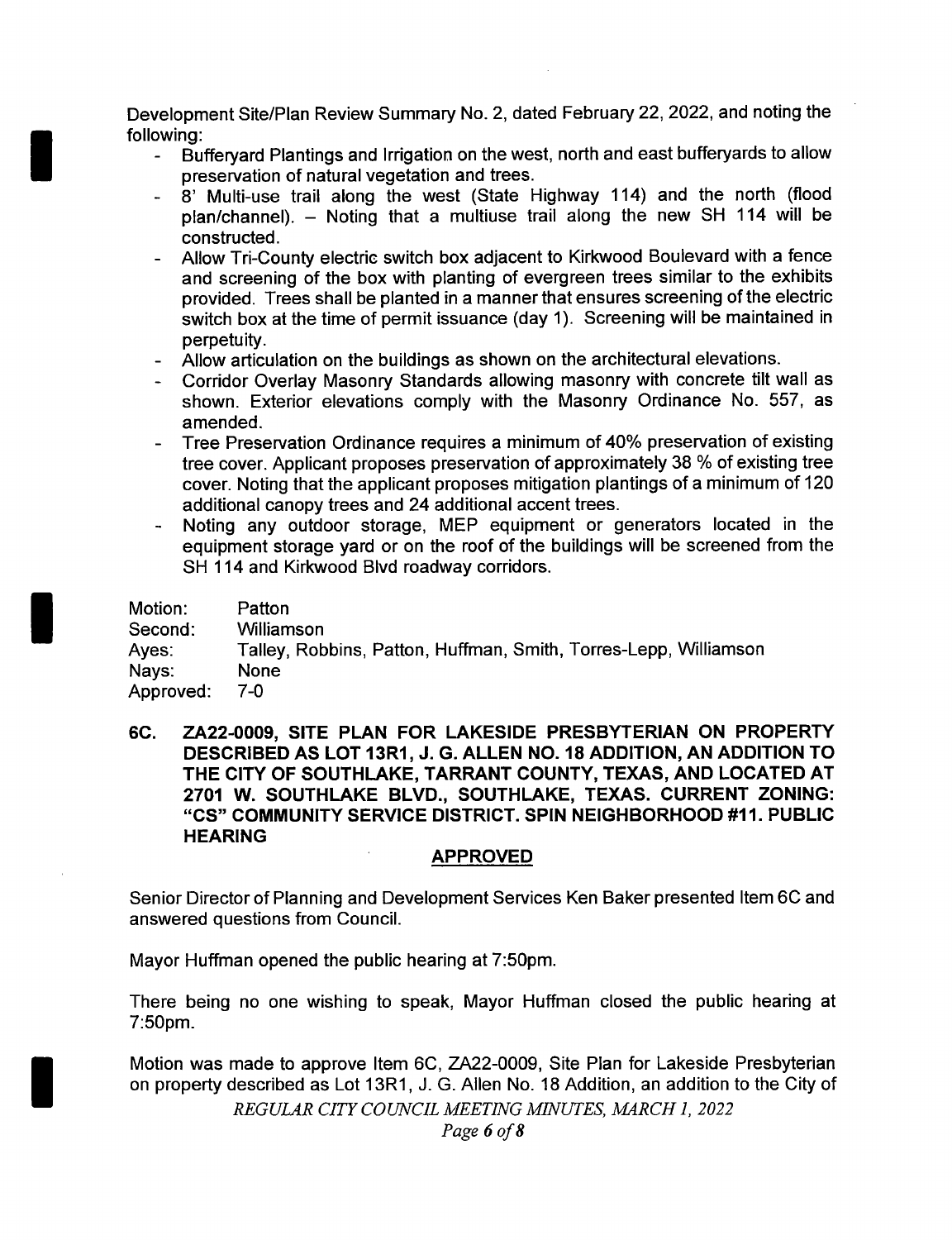Southlake, Tarrant County, Texas, and located at <sup>2701</sup> W. Southlake Blvd., Southlake, Texas. Current Zoning: "CS" Community Service District, subject to Staff Report dated February 22, 2022, and Site Plan Review Summary No. 1, dated February 11, 2022, and noting the following:

Approval of the site plan and based on the traffic data submitted by the applicant's engineer and reviewed by the City's traffic engineer, removing the condition that the FM 1709 right hand deceleration lane be constructed.

| Motion:   | Patton                                                           |
|-----------|------------------------------------------------------------------|
| Second:   | Williamson                                                       |
| Ayes:     | Talley, Robbins, Patton, Huffman, Smith, Torres-Lepp, Williamson |
| Nays:     | <b>None</b>                                                      |
| Approved: | 7-0                                                              |

- 7. ORDINANCES, FIRST READINGS, AND RELATED ITEMS: (THERE ARE NO ITEMS ON THIS AGENDA.)
- 8. RESOLUTIONS: (THERE ARE NO ITEMS ON THIS AGENDA.)
- 9. OTHER ITEMS FOR CONSIDERATION:
- 9A. SV21-0027, SIGN VARIANCE FOR EVO LOCATED AT 1450 PLAZA PLACE, SOUTHLAKE.

### APPROVED UNDER CONSENT

9B. SV21-0028, SIGN VARIANCE FOR NIKE BY SOUTHLAKE LOCATED AT 167 GRAND AVENUE, SOUTHLAKE.

### APPROVED UNDER CONSENT

9C. SV22- 0001, SIGN VARIANCE FOR LENS CRAFTERS LOCATED AT 1251 E. SOUTHLAKE BLVD., SUITES 331 AND 333, SOUTHLAKE, TEXAS.

### APPROVED UNDER CONSENT

9D. SV22- 0003, SIGN VARIANCE FOR MESERO AND CORK AND PIG LOCATED AT 1431 AND 1471 E. SOUTHLAKE BLVD, SOUTHLAKE, TEXAS.

#### APPROVED UNDER CONSENT

- 10. OTHER ITEMS FOR DISCUSSION: ( THERE ARE NO ITEMS ON THIS AGENDA.)
- 11. ADJOURNMENT

Mayor Huffman adjourned the meeting at 7:51pm.

REGULAR CITY COUNCIL MEETING MINUTES, MARCH 1, 2022 Page 7 of 8